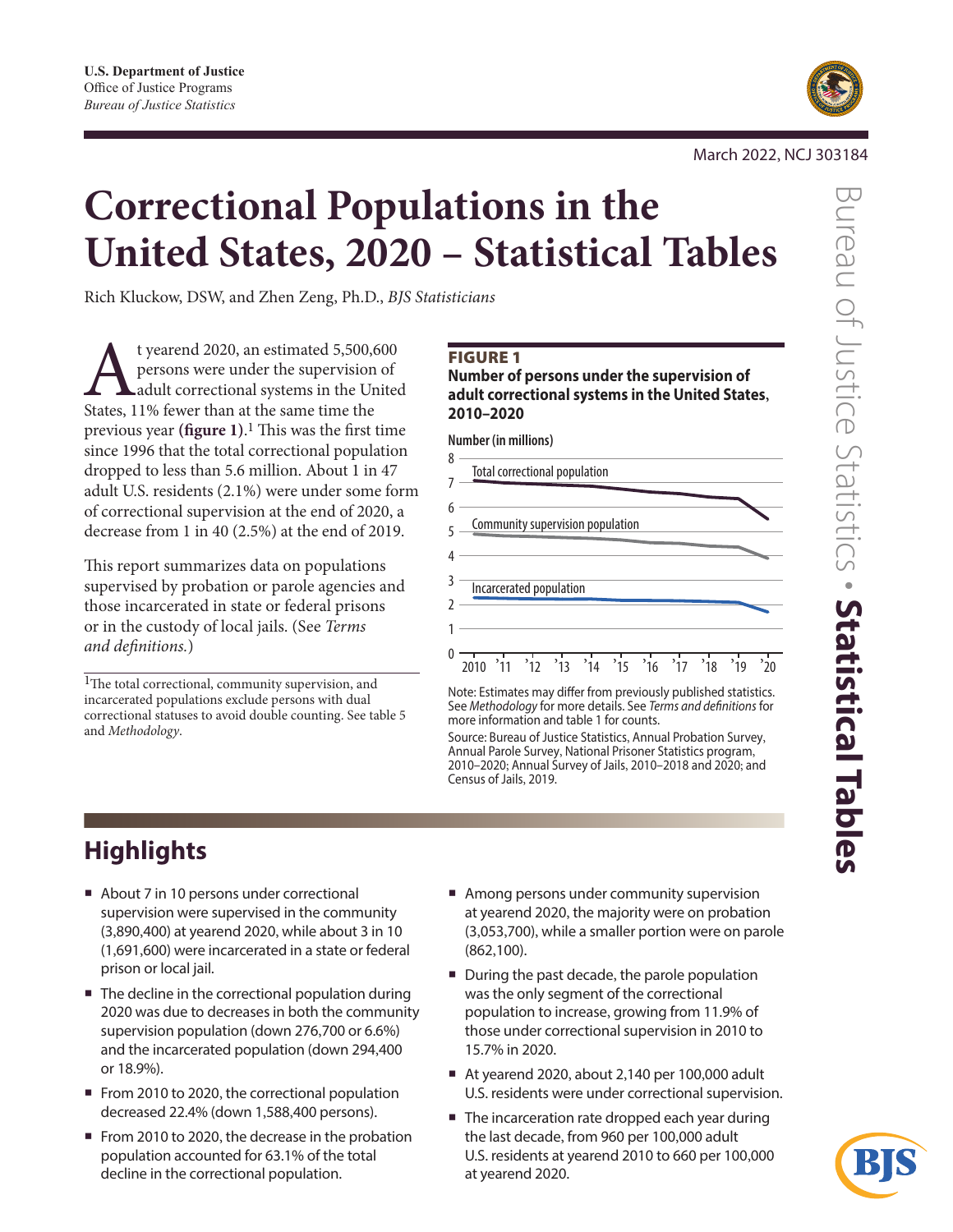### **Terms and definitions**

**Adult**—A person subject to the jurisdiction of an adult criminal court or correctional agency. Adults are age 18 or older in most jurisdictions. Persons age 17 or younger who were prosecuted in criminal court as if they were adults are counted as adults, but persons age 17 or younger who were under the jurisdiction of a juvenile court or agency are excluded. Local jails, however, may hold persons age 17 or younger before or after they are adjudicated. (See *Methodology* for more details on prisoners and local jail inmates age 17 or younger.)

**Average annual percent change**—The compound annual growth rate, calculated by taking the natural log of the ratio of current year population to base year population, divided by elapsed time in years, and multiplied by 100.

**Community supervision population**—Estimated number of adults living in the community while supervised on probation or parole.

**Community supervision rate**—Estimated number of adults living in the community while supervised on probation or parole per 100,000 U.S. residents of all ages (i.e., total community supervision rate) or U.S. residents age 18 or older (i.e., adult community supervision rate).

**Correctional population**—Estimated number of adults living in the community while supervised on probation or parole and adults under the jurisdiction of state or federal prisons or in the custody of local jails.

**Correctional supervision rate**—Estimated number of adults supervised in the community on probation or parole and adults under the jurisdiction of state or federal prisons or in the custody of local jails per 100,000 U.S. residents of all ages (i.e., total correctional supervision rate) or U.S. residents age 18 or older (i.e., adult correctional supervision rate).

**Dual correctional statuses**—Estimated number of persons on probation or parole who were held in prisons or local jails, persons on parole who were also on probation, or persons in prison who were held in local jails.

**Imprisonment rate**—Estimated number of prisoners under state or federal jurisdiction sentenced to more than 1 year per 100,000 U.S. residents of all ages (i.e., total imprisonment rate) or U.S. residents age 18 or older (i.e., adult imprisonment rate). This statistic does not appear in this report. (See *Prisoners in 2020 – Statistical Tables*, NCJ 302776, BJS, December 2021.)

**Incarcerated population**—Estimated number of prisoners under the jurisdiction of state or federal prisons and inmates in the custody of local jails.

**Incarceration rate**—Estimated number of prisoners under the jurisdiction of state or federal prisons and

inmates in the custody of local jails per 100,000 U.S. residents of all ages (i.e., total incarceration rate) or U.S. residents age 18 or older (i.e., adult incarceration rate).

**Indian country jail population**—Estimated number of inmates held in correctional facilities operated by tribal authorities or the Bureau of Indian Affairs (BIA), U.S. Department of the Interior. These facilities include confinement facilities, detention centers, jails, and other facilities operated by tribal authorities or the BIA. (See appendix table 1.)

**Local jail population**—Estimated number of inmates held in confinement facilities operated under the authority of a sheriff, police chief, or city or county administrator. Facilities are intended for adults but may hold juveniles before or after they are adjudicated. Facilities include jails, detention centers, city or county correctional centers, special jail facilities (such as medical or treatment centers and prerelease centers), and temporary holding or lockup facilities that are part of the jail's combined function. Inmates sentenced to jail facilities usually have a sentence of 1 year or less.

**Military prison population**—Estimated number of service personnel incarcerated under the jurisdiction of U.S. military correctional authorities. (See appendix table 1.)

**Parole population**—Estimated number of persons on parole who are on conditional release in the community following a prison term while under the control, supervision, or care of a state or federal correctional agency. Violations of the conditions of supervision during this period may result in a new sentence of confinement or a return to confinement for a technical violation. Persons on parole include adults released through discretionary or mandatory supervised release from prison.

**Prison population**—Estimated number of prisoners incarcerated in a long-term confinement facility run by a state or the federal government and typically holding felons and other persons with sentences of more than 1 year, although sentence length may vary by jurisdiction.

*Prison jurisdiction population*—Estimated number of prisoners under the jurisdiction or legal authority of state or federal correctional officials, regardless of where the prisoner is held. This population represents the Bureau of Justice Statistics' official measure of the prison population and includes prisoners held in public or private prisons, penitentiaries, correctional facilities, halfway houses, boot camps, farms, training or treatment centers, and hospitals. Counts also

*Continued on next page*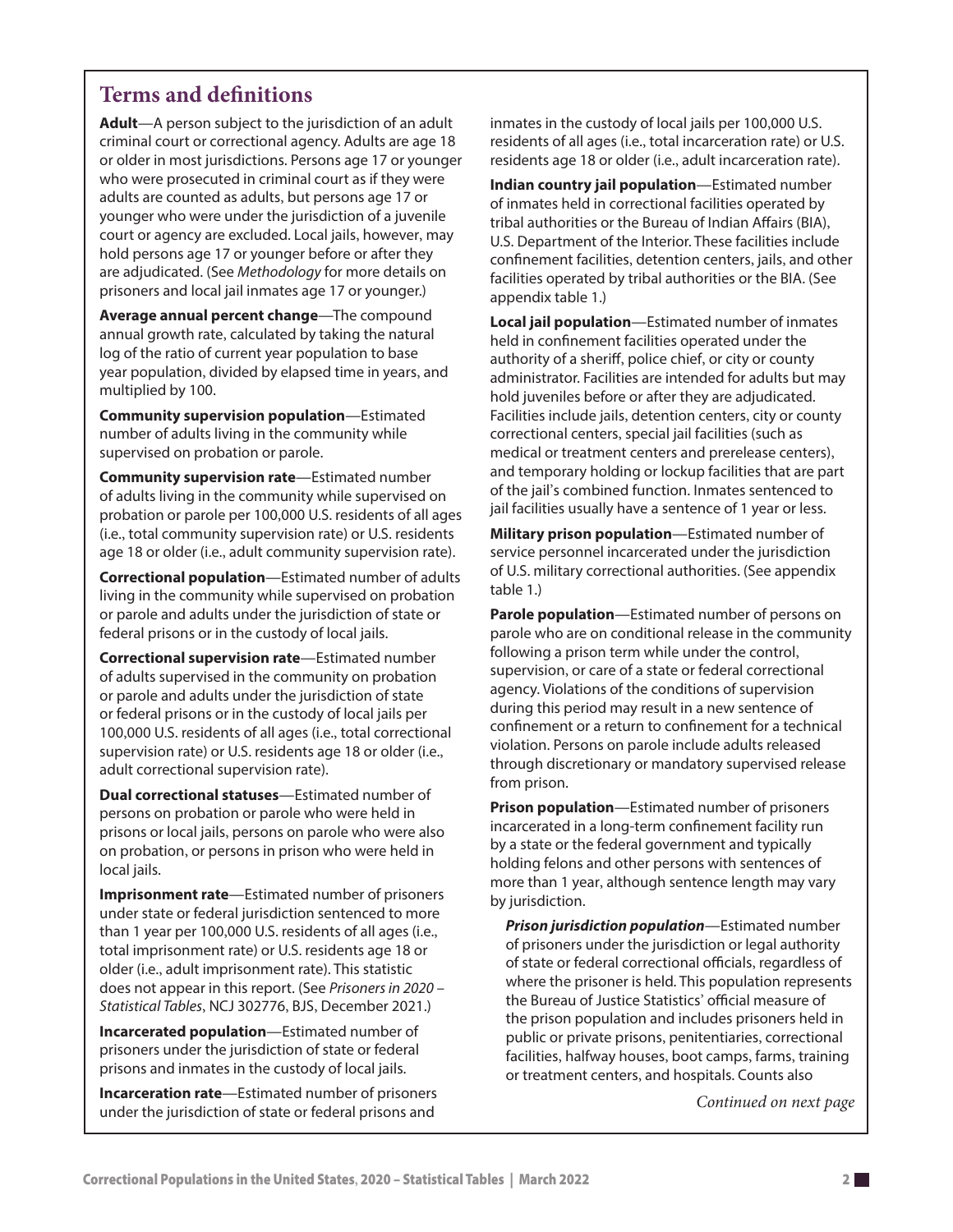### **Terms and definitions (continued)**

include prisoners who were temporarily absent (less than 30 days); in court or on work release; housed in privately operated facilities, local jails, or other state or federal facilities; and serving concurrent sentences for more than one correctional authority.

*Prison custody population*—Estimated number of prisoners held in the physical custody of state or federal prisons regardless of sentence length or the authority having jurisdiction. This population includes prisoners housed for other correctional facilities but excludes prisoners in the custody of local jails, held in other jurisdictions, out to court, or in transit from one jurisdiction of legal authority to the custody of a confinement facility outside that jurisdiction. Prisoners held in private facilities are excluded from custody counts unless otherwise specified. (See appendix table 2.)

**Probation population**—Estimated number of persons on probation who are on a court-ordered period of supervision in the community while under the control, supervision, or care of a correctional agency. The probation conditions form a contract with the court by which the person must abide to remain in the community, generally in lieu of incarceration. In some cases, probation may be a combined sentence of incarceration followed by a period of community supervision. Often, probation entails monitoring or surveillance by a correctional agency. In some instances, probation may not involve any reporting requirements.

**Territorial prison population**—Estimated number of prisoners in the custody of correctional facilities operated by departments of corrections in U.S. territories (American Samoa, Guam, and the U.S. Virgin Islands) and U.S. commonwealths (the Northern Mariana Islands and Puerto Rico). (See appendix table 1.)

# **List of tables**

Table 1. **Number of persons supervised by adult correctional systems in the United States**, **by correctional status**, **2010–2020**

Table 2. **Change in the number of persons supervised by adult correctional systems in the United States**, **2010–20**

Table 3. **Composition of the adult correctional system in the United States**, **by correctional status**, **2010 and 2020**

Table 4. **Rate of persons supervised by adult correctional systems in the United States**, **by correctional status**, **2010–2020**

Table 5. **Number of persons with dual correctional statuses at yearend**, **2010–2020**

# **List of figures**

Figure 1. **Number of persons under the supervision of adult correctional systems in the United States**, **2010–2020**

### **List of appendix tables**

Appendix table 1. **Number of persons incarcerated by other adult correctional systems**, **2010**, **2019**, **and 2020**

Appendix table 2. **Custody counts of adults in state or federal prisons or local jails**, **2010**, **2019**, **and 2020**

Appendix table 3. **Standard errors for local jail inmates at midyear**, **2010–2020**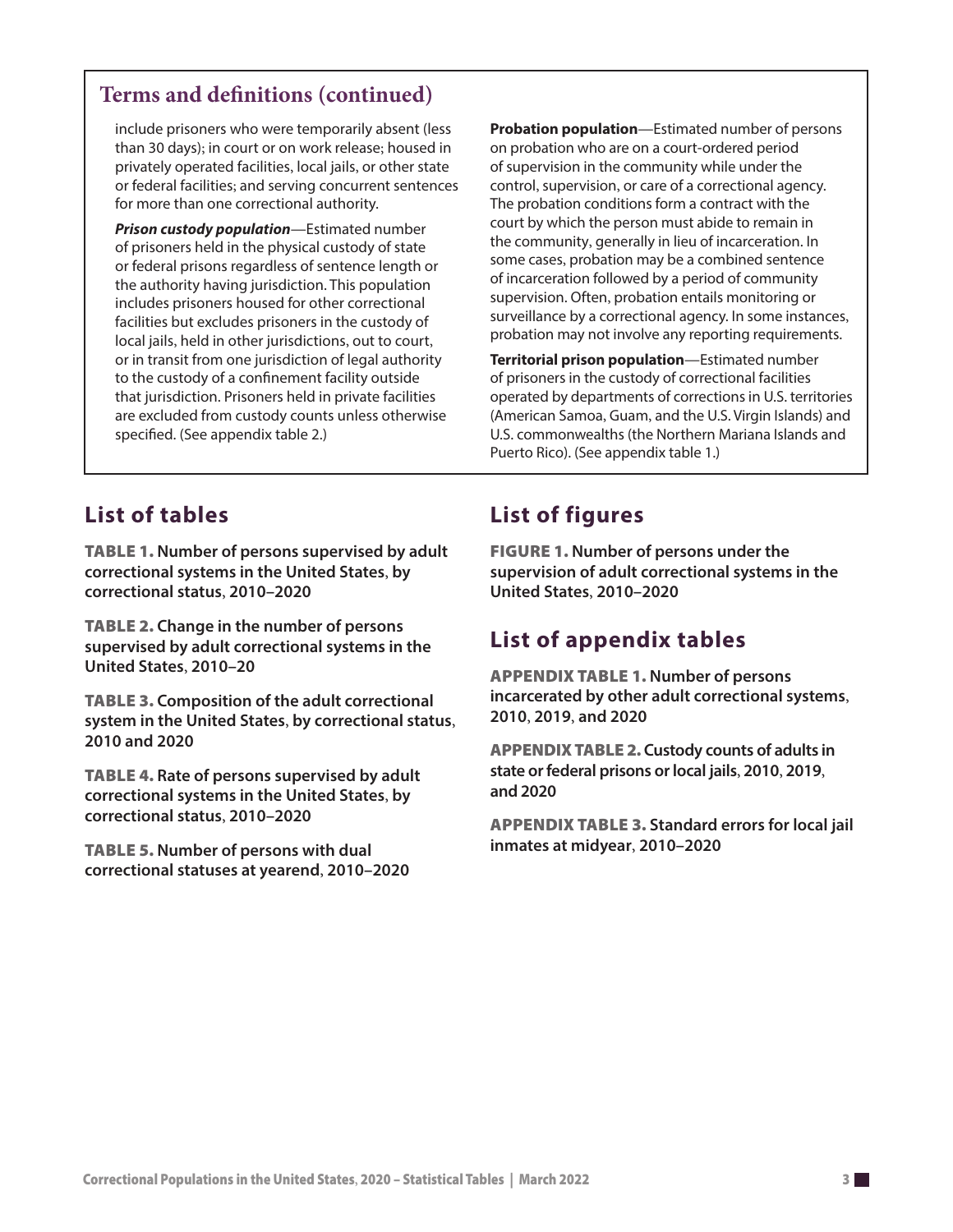### TablE 1 **Number of persons supervised by adult correctional systems in the United States, by correctional status, 2010–2020**

|                                                | <b>Total correctional</b> |                          | <b>Community supervision</b> |         |                    | <b>Incarcerateda</b>  |                         |
|------------------------------------------------|---------------------------|--------------------------|------------------------------|---------|--------------------|-----------------------|-------------------------|
| Year                                           | populationb               | <b>Total<sup>c</sup></b> | Probation                    | Parole  | Total <sup>d</sup> | Prison                | Local jail <sup>e</sup> |
| 2010                                           | 7,089,000                 | 4,888,500                | 4,055,900                    | 840,800 | 2,279,100          | 1,613,800             | 748,700 +               |
| 2011                                           | 6,994,500                 | 4,818,300                | 3,973,800                    | 855,500 | 2,252,500          | 1,599,000             | 735,600 +               |
| 2012                                           | 6,949,800                 | 4,790,700                | 3,944,900                    | 858,400 | 2,231,300          | 1,570,400             | 744,500 +               |
| 2013                                           | 6,899,700                 | 4,749,800                | 3,912,900                    | 849,500 | 2,222,500          | 1,577,000             | 731,200 +               |
| 2014                                           | 6,856,900                 | 4,713,200                | 3,868,400                    | 857,700 | 2,225,100          | 1,562,300             | 744,600 +               |
| 2015                                           | 6,740,300                 | 4,650,900                | 3,789,800                    | 870,500 | 2,172,800          | 1,526,600             | 727,400 +               |
| 2016                                           | 6,616,200                 | 4,537,100                | 3,673,100                    | 874,800 | 2,165,100          | 1,508,100             | 740,700 +               |
| 2017                                           | 6,549,700                 | 4,508,900                | 3,647,200                    | 875,000 | 2,153,600          | 1,489,200             | 745,200 +               |
| 2018                                           | 6,409,200                 | 4,399,000                | 3,540,000                    | 878,000 | 2,122,300          | 1,464,400             | 738,400 +               |
| 2019                                           | 6,343,300                 | 4,357,700                | 3,492,900                    | 878,900 | 2,086,000          | 1,430,200             | 734,500 +               |
| 2020 <sup>f*</sup>                             |                           |                          |                              |         |                    |                       |                         |
| January 1                                      | 6,152,800                 | 4,167,100                | 3,330,200                    | 851,000 | $\sim$             | $\tilde{\phantom{a}}$ | $\tilde{}$              |
| December 31                                    | 5,500,600                 | 3,890,400                | 3,053,700                    | 862,100 | 1,691,600          | 1,215,800             | 549,100 <sup>e</sup>    |
| Average annual<br>percent change,<br>2010-2020 | $-2.5%$                   | $-2.3%$                  | $-2.8%$                      | 0.3%    | $-3.0\%$           | $-2.8%$               | $-3.1%$                 |
| Percent change                                 |                           |                          |                              |         |                    |                       |                         |
| 2010-2020                                      | $-22.4%$                  | $-20.4%$                 | $-24.7%$                     | 2.5%    | $-25.8%$           | $-24.7%$              | $-26.7%$                |
| 2019-20209                                     | $-10.6$                   | $-6.6$                   | $-8.3$                       | 1.3     | $-18.9$            | $-15.0$               | $-25.2$                 |

Note: Counts are rounded to the nearest 100 and include estimates for nonresponding jurisdictions. Estimates for 2019 and earlier may have been revised based on updated reporting and may differ from previously published statistics. Probation, parole, and prison counts for 2019 and earlier are for December 31. Details may not sum to totals due to rounding and because estimates were adjusted to exclude persons with dual correctional statuses (persons on probation or parole who were held in prisons or local jails, persons on parole who were also on probation, or persons in prison who were held in local jails). See table 5 and *Methodology* for more details. Significance testing was conducted for local jail estimates because counts are based on a sample of jails in the Annual Survey of Jails from 2010 through 2018 and 2020. The 2019 local jails count is based on a full census of the population.

\*Comparison year for local jail inmates only.

†Difference with comparison year is significant at the 95% confidence level.

~Not applicable.

a Persons who were under the jurisdiction of state or federal prisons or were held in local jails.

bEstimates were adjusted to exclude persons with dual correctional statuses. See table 5 and *Methodology* for more details.

cEstimates were adjusted to exclude persons on parole who were also on probation. See table 5 and *Methodology* for more details.

dEstimates were adjusted to exclude prisoners who were held in local jails. See table 5 and *Methodology* for more details.

eAll jail counts are for the last weekday in June. See appendix table 3 for standard errors.

f The total correctional population for January 1, 2020 is the sum of the total community supervision population for January 1, 2020, the total prison population for December 31, 2019, and the total jail population on the last weekday in June 2019, adjusted for the number of persons with dual correctional statuses as of December 31, 2019. The counts reported by community supervision agencies showed a decrease of 162,700 persons on probation and 27,900 persons on parole between December 31, 2019 and January 1, 2020.

gThe 2019–2020 change for the community supervision population was calculated as the difference between January 1, 2020 and December 31, 2020. The change for the prison population was calculated as the difference between December 31, 2019 and December 31, 2020. The change for the jail population was calculated as the difference between the last weekday in June 2019 and the last weekday in June 2020.

Source: Bureau of Justice Statistics, Annual Probation Survey, Annual Parole Survey, National Prisoner Statistics program, 2010–2020; Annual Survey of Jails, 2010–2018 and 2020; and Census of Jails, 2019.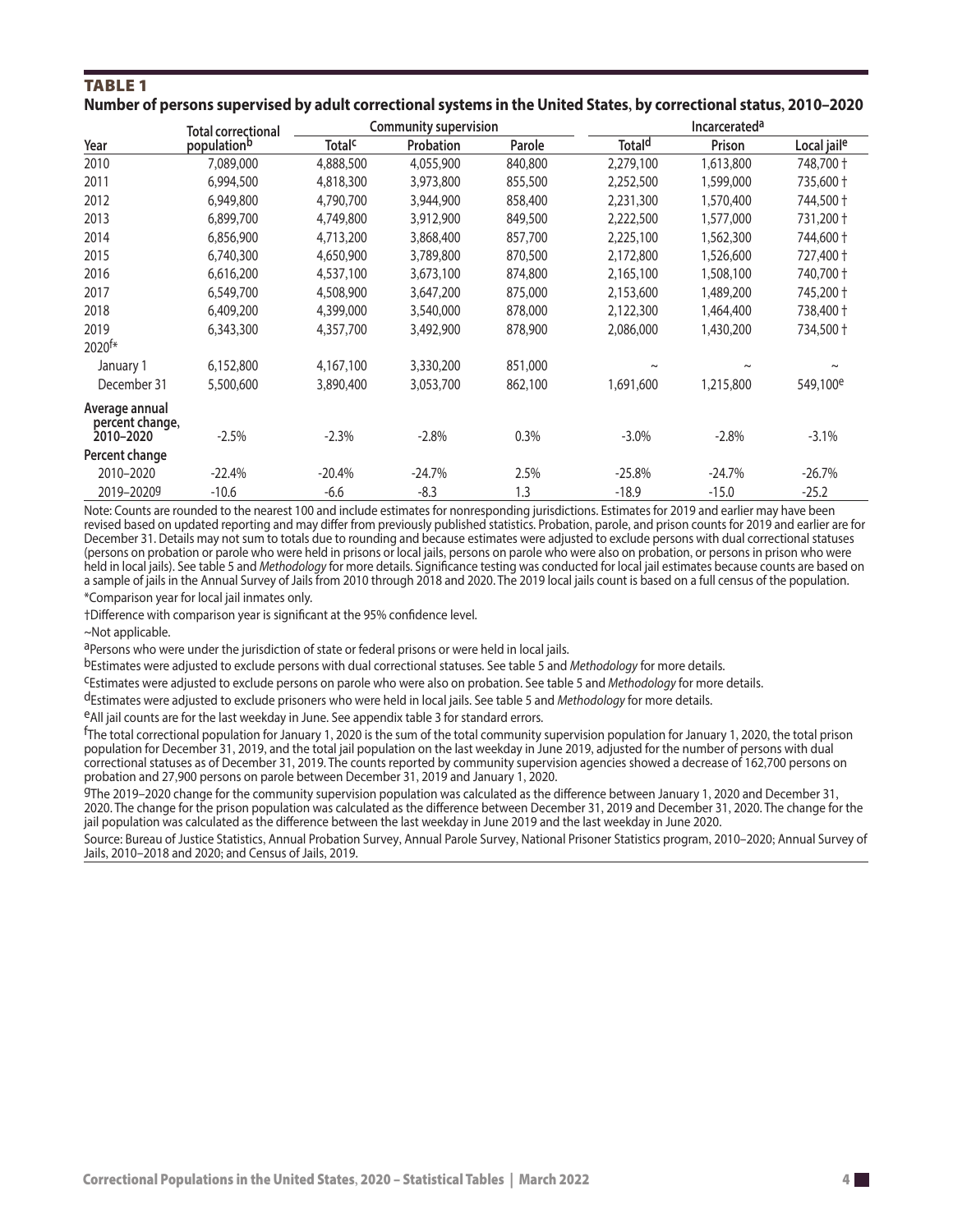#### TablE 2 **Change in the number of persons supervised by adult correctional systems in the United States 2010–20 ,**

|                         |                      | 2010-20                              | 2019-20              |                                      |  |
|-------------------------|----------------------|--------------------------------------|----------------------|--------------------------------------|--|
| Correctional population | Change in population | Percent of total change <sup>a</sup> | Change in population | Percent of total change <sup>a</sup> |  |
| Total changeb           | $-1,588,400$         |                                      | $-652,200$           |                                      |  |
| Probation <sup>c</sup>  | $-1,002,200$         | 63.1%                                | $-276,500$           | 42.4%                                |  |
| Prison <sup>c,d</sup>   | $-398,000$           | 25.1                                 | $-214,300$           | 32.9                                 |  |
| Parole <sup>c</sup>     | 21,300               | $-1.3$                               | 11,100               | $-1.7$                               |  |
| Local jaile             | $-199,600$           | 12.6                                 | $-185,400$           | 28.4                                 |  |

Note: Counts are rounded to the nearest 100 and include estimates for nonresponding jurisdictions. Details may not sum to totals due to rounding and because counts used to calculate change in each correctional population included persons with dual correctional statuses (persons on probation or parole who were held in prisons or local jails, persons on parole who were also on probation, or persons in prison who were held in local jails). See table 5 and *Methodology* for more details.

--Not calculated.

aDetails do not sum to 100% because the number of persons with dual correctional statuses was excluded from the total change to avoid double counting. See *Methodology* for more details.

bReflects the change in probation, prison, parole, and local jail populations minus the change in persons with dual correctional statuses to avoid double counting. From 2010 to 2020, the number of persons with dual correctional statuses increased by 9,800. See table 5 and *Methodology* for more details.

cPopulation as of December 31, except for 2019–20, when the probation and parole changes were calculated as the difference between January 1, 2020 and December 31, 2020.

d<sub>Includes</sub> persons who were under the jurisdiction of state or federal prisons.

ePopulation as of the last weekday in June.

Source: Bureau of Justice Statistics, Annual Probation Survey, Annual Parole Survey, National Prisoner Statistics program, 2010 and 2019–20; Annual Survey of Jails 2010 and 2020; and Census of Jails, 2019.

#### **TABLE 3**

#### **Composition of the adult correctional system in the United States, by correctional status, 2010 and 2020**

|                         | 2010              |                                | 2020              |                                |  |
|-------------------------|-------------------|--------------------------------|-------------------|--------------------------------|--|
| Correctional population | <b>Population</b> | Percent of total<br>population | <b>Population</b> | Percent of total<br>population |  |
| Total <sup>a</sup>      | 7,089,000         | 100%                           | 5,500,600         | 100%                           |  |
| Probationb              | 4,055,900         | 57.2                           | 3,053,700         | 55.5                           |  |
| Prison <sup>b,c</sup>   | 1,613,800         | 22.8                           | 1,215,800         | 22.1                           |  |
| Paroleb                 | 840,800           | 11.9                           | 862,100           | 15.7                           |  |
| Local jail <sup>d</sup> | 748,700           | 10.6                           | 549,100           | 10.0                           |  |

Note: Counts are rounded to the nearest 100 and include estimates for nonresponding jurisdictions. Details may not sum to totals due to rounding and because estimates were adjusted to exclude persons with dual correctional statuses (persons on probation or parole who were held in prisons or local jails, persons on parole who were also<br>on probation, or persons in prison who were held in local jails). See table 5 and *Methodology* for more det aReflects probation, prison, parole, and local jail counts minus persons with dual correctional statuses to avoid double counting. There were 170,300 persons in 2010 and 180,100 persons in 2020 with dual correctional statuses. See table 5 and *Methodology* for more details.

bPopulation as of December 31.

cPersons who were under the jurisdiction of state or federal prisons.

dPopulation as of the last weekday in June.

Source: Bureau of Justice Statistics, Annual Probation Survey, Annual Parole Survey, Annual Survey of Jails, and National Prisoner Statistics program, 2010 and 2020.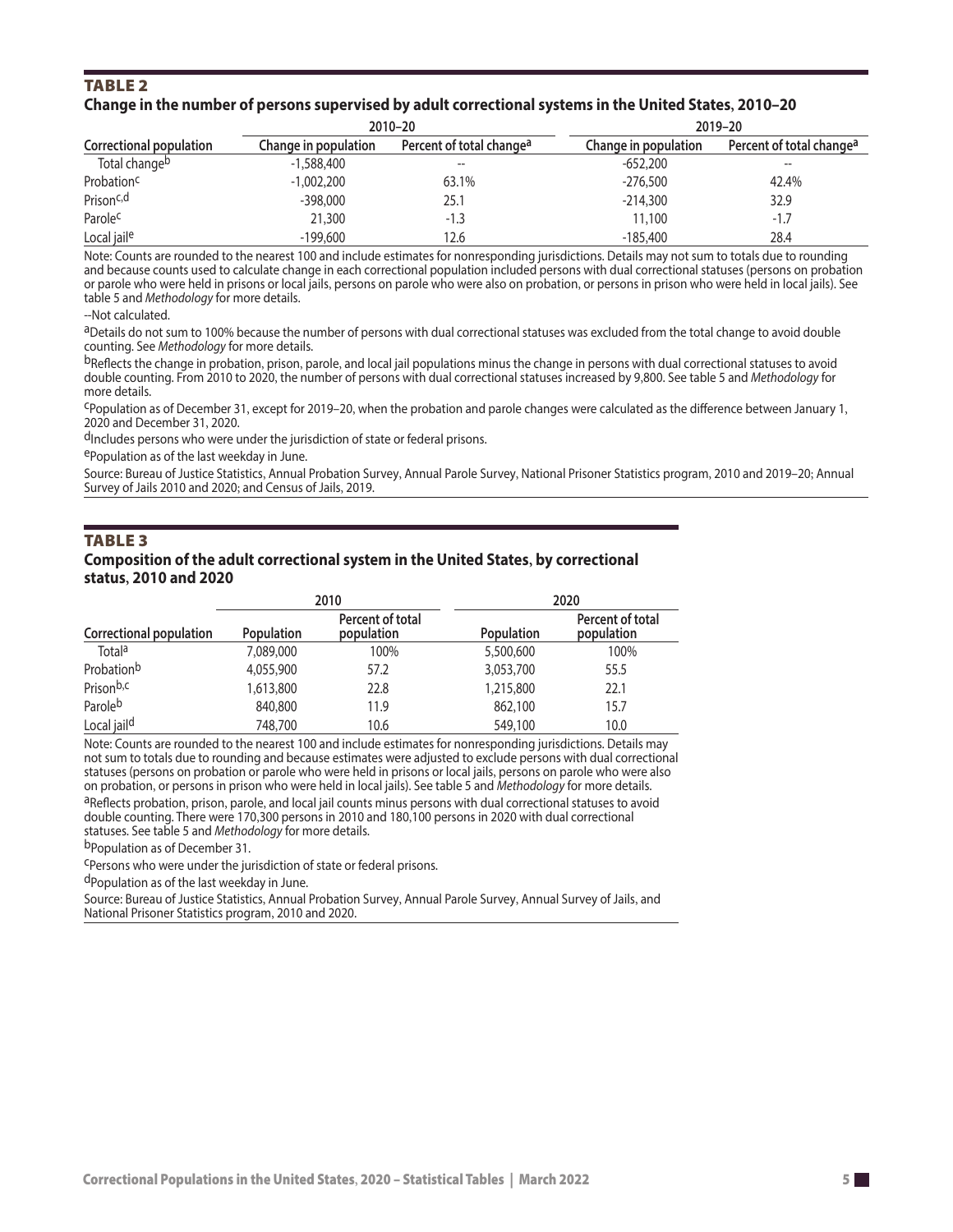### **TABLE 4**

| Rate of persons supervised by adult correctional systems in the United States, by correctional status, 2010–2020 |  |  |
|------------------------------------------------------------------------------------------------------------------|--|--|
|------------------------------------------------------------------------------------------------------------------|--|--|

|      |                                                                                 | Total correctional population <sup>a</sup>                   |                                                                                          |                                                                                       | Community supervision population                                                           |                                                                                       | Incarcerated populationb                                                        |  |
|------|---------------------------------------------------------------------------------|--------------------------------------------------------------|------------------------------------------------------------------------------------------|---------------------------------------------------------------------------------------|--------------------------------------------------------------------------------------------|---------------------------------------------------------------------------------------|---------------------------------------------------------------------------------|--|
| Year | <b>Number</b><br>supervised per<br>100,000 adult<br>U.S. residents <sup>c</sup> | Adult U.S.<br>residents under<br>correctional<br>supervision | <b>Number</b><br>supervised per<br>100,000 U.S.<br>residents of<br>all ages <sup>d</sup> | Number on<br>probation/<br>parole per<br>100.000 adult<br>U.S. residents <sup>c</sup> | Number on<br>probation/parole<br>per 100,000<br>U.S. residents of<br>all ages <sup>d</sup> | Number in<br>prison/local<br>jail per<br>100,000 adult<br>U.S. residents <sup>c</sup> | Number in<br>prison/local jail<br>per 100,000<br>U.S. residents<br>of all agesd |  |
| 2010 | 3,000                                                                           | 1 in 33                                                      | 2,280                                                                                    | 2,070                                                                                 | 1,570                                                                                      | 960                                                                                   | 730                                                                             |  |
| 2011 | 2,930                                                                           | 1 in 34                                                      | 2,240                                                                                    | 2,020                                                                                 | 1,540                                                                                      | 940                                                                                   | 720                                                                             |  |
| 2012 | 2,880                                                                           | 1 in 35                                                      | 2,210                                                                                    | 1,980                                                                                 | ,520                                                                                       | 920                                                                                   | 710                                                                             |  |
| 2013 | 2,830                                                                           | 1 in 35                                                      | 2,170                                                                                    | 1,950                                                                                 | .500                                                                                       | 910                                                                                   | 700                                                                             |  |
| 2014 | 2,790                                                                           | 1 in 36                                                      | 2,140                                                                                    | 1,920                                                                                 | 1,470                                                                                      | 900                                                                                   | 700                                                                             |  |
| 2015 | 2,720                                                                           | 1 in 37                                                      | 2,090                                                                                    | 1,870                                                                                 | 1,440                                                                                      | 880                                                                                   | 680                                                                             |  |
| 2016 | 2,640                                                                           | 1 in 38                                                      | 2,040                                                                                    | 1,810                                                                                 | 1,400                                                                                      | 860                                                                                   | 670                                                                             |  |
| 2017 | 2,590                                                                           | 1 in 39                                                      | 2,010                                                                                    | 1,790                                                                                 | ,380                                                                                       | 850                                                                                   | 660                                                                             |  |
| 2018 | 2,520                                                                           | 1 in 40                                                      | 1,960                                                                                    | 1,730                                                                                 | 1,340                                                                                      | 830                                                                                   | 650                                                                             |  |
| 2019 | 2,480                                                                           | 1 in 40                                                      | 1,930                                                                                    | 1,700                                                                                 | 320                                                                                        | 810                                                                                   | 630                                                                             |  |
| 2020 | 2,140                                                                           | 1 in 47                                                      | 1,670                                                                                    | 1,510                                                                                 | 1,180                                                                                      | 660                                                                                   | 510                                                                             |  |

Note: Rates are rounded to the nearest 10. Rates include a small number of persons age 17 or younger who were under adult correctional supervision. Estimates may have been revised based on updated reporting and may differ from numbers in past reports.

aPersons who were supervised in the community by probation or parole agencies, were under the jurisdiction of state or federal prisons, or were in the custody of local jails.

b Persons who were under the jurisdiction of state or federal prisons or were held in local jails.

cRates were calculated using U.S. Census Bureau estimates of the U.S. resident population of persons age 18 or older for January 1 of the following year. dRates were calculated using U.S. Census Bureau estimates of the U.S. resident population of persons of all ages for January 1 of the following year. Source: Bureau of Justice Statistics, Annual Probation Survey, Annual Parole Survey, National Prisoner Statistics program, 2010–2020; Annual Survey of Jails, 2010–2018 and 2020; Census of Jails, 2019; and U.S. Census Bureau, postcensal estimated resident populations for January 1 of each year, 2010–2020.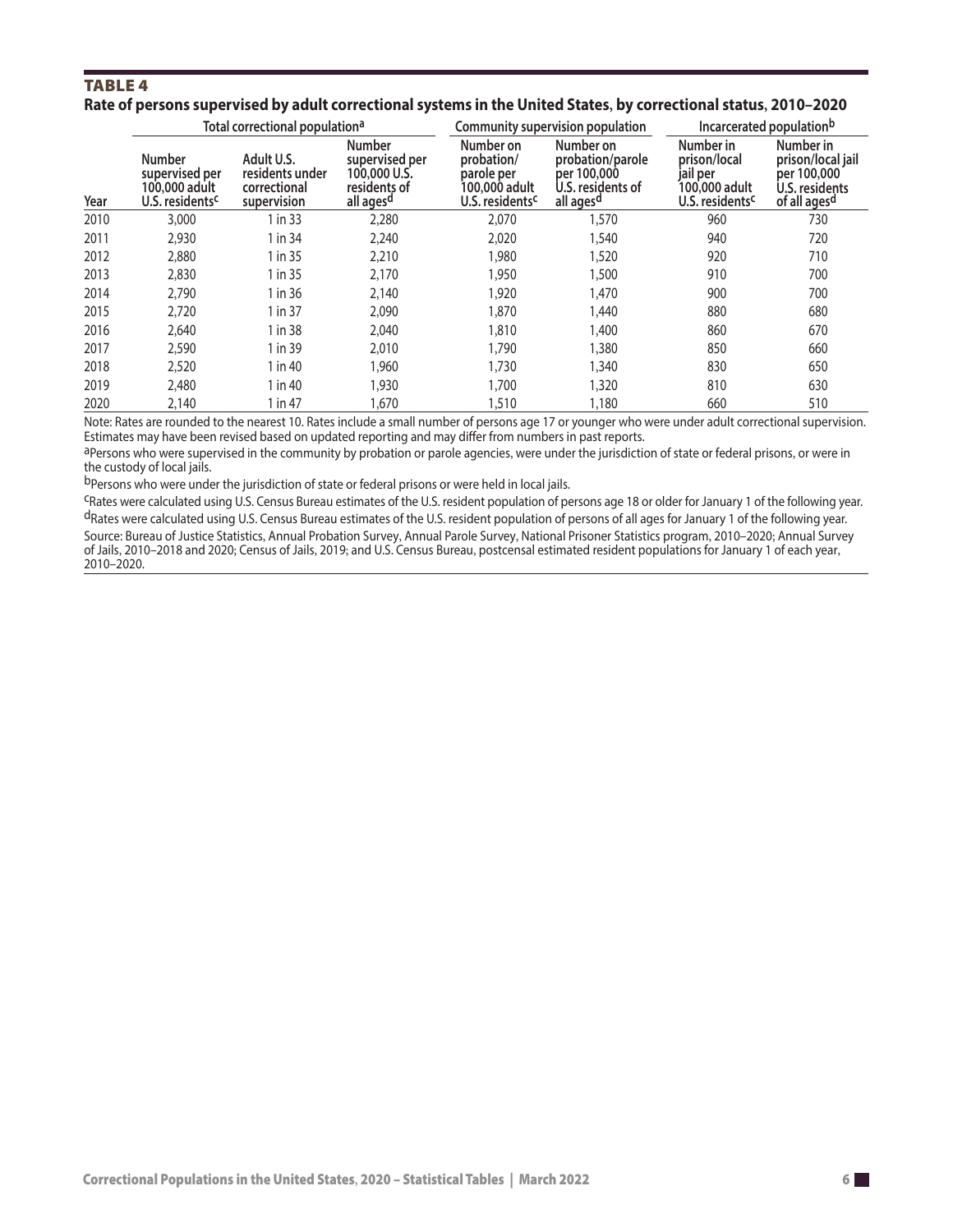# Methodology

### **Sources of data**

The statistics presented in this report include data from several of the Bureau of Justice Statistics' (BJS) data collections. Each collection relies on the voluntary participation of federal, state, and local respondents. For more information about the following data collections, see the *Data Collections* page on the BJS website a[t](https://bjs.ojp.gov/data/data-collections/search) [https://bjs.ojp.gov/data/data-collections/search.](https://bjs.ojp.gov/data/data-collections/search)

### **Annual Probation Survey and Annual Parole**

**Survey.** BJS's Annual Probation Survey and Annual Parole Survey, which began in 1980, collect data from probation and parole agencies in the United States that supervise adults. These data collections define adults as persons subject to the jurisdiction of an adult court or correctional agency. Juveniles sentenced as adults in a criminal court are considered adults. Juveniles under the jurisdiction of a juvenile court or correctional agency are excluded.

The two surveys collect data on the number of adults supervised in the community on January 1 and December 31 each year, the number of entries to and exits from supervision during the reporting year, and characteristics of the population at yearend. Both surveys cover the 50 states, the District of Columbia, and the federal system. BJS depends on the voluntary participation of state central reporters and separate state, county, and court agencies for these data. For more statistics and information, see the *Probation and Parole Populations* series on the BJS website at [https://](https://bjs.ojp.gov/data-collection/annual-probation-survey-and-annual-parole-survey) [bjs.ojp.gov/data-collection/annual-probation-survey](https://bjs.ojp.gov/data-collection/annual-probation-survey-and-annual-parole-survey)[and-annual-parole-survey](https://bjs.ojp.gov/data-collection/annual-probation-survey-and-annual-parole-survey).

In each collection year, respondents are asked to provide both the January 1 and December 31 population counts for the previous year. Therefore, while the December 31, 2019 count was collected in 2020, the January 1, 2020 count was not collected until 2021. At times, the January 1 count from a given year may differ from the December 31 count of the prior year, given the normal daily flow of entries and exits. Additionally, the difference reported may have resulted from administrative changes, such as—

- **In** implementing new information systems, leading to data review and cleanup
- reconciling records of persons on probation
- reclassifying individuals, including those on probation to parole and those with dual community supervision statuses
- $\blacksquare$  including certain probation populations not previously reported (e.g., persons supervised for DUI or DWI, some persons on probation who had absconded, and some on an inactive status).

The probation counts decreased by 162,700 between December 31, 2019 and January 1, 2020. (See tables 1 and 2.) The difference between the parole population counts for December 31, 2019 and January 1, 2020 was a decrease of 27,900.

### *Estimating change in population counts*

In theory, the change in probation and parole populations from the beginning to the end of the year should equal the difference between entries and exits during the year. In practice, those numbers may not be equal. Some probation and parole information systems track the number of cases that enter and exit community supervision, not the number of persons, while January 1 and yearend populations represent persons. Some persons are being supervised for more than one charge or case simultaneously. Additionally, all data on entries and exits may not have been logged into the respondents' information systems, or the information systems may not have fully processed all data before submission to BJS.

**Annual Survey of Jails.** The Annual Survey of Jails (ASJ) has collected data from a nationally representative sample of local jails each year since 1982, except for 1983, 1988, 1993, 1999, 2005, and 2019, when complete censuses of local jails in the United States were conducted. The 2020 ASJ used a stratified probability sample of 897 active jail jurisdictions nationwide to produce national estimates. The tables and figures in this report are based on ASJ estimates from the last weekday in June for the local jail population from 2010 through 2020. The ASJ estimates for the local jail population include inmates age 17 or younger who were held either before or after they were adjudicated (about 2,300 at midyear 2020). For more statistics and information, see the *Prison and Jail Inmates at Midyear* series on the BJS website at [https://bjs.ojp.gov/data-collection/annual-survey](https://bjs.ojp.gov/data-collection/annual-survey-jails-asj)[jails-asj.](https://bjs.ojp.gov/data-collection/annual-survey-jails-asj)

Taylor Series Linearization (TSL) methods were used to estimate the standard errors for the ASJ counts in this report. (See appendix table 3.) The TSL method directly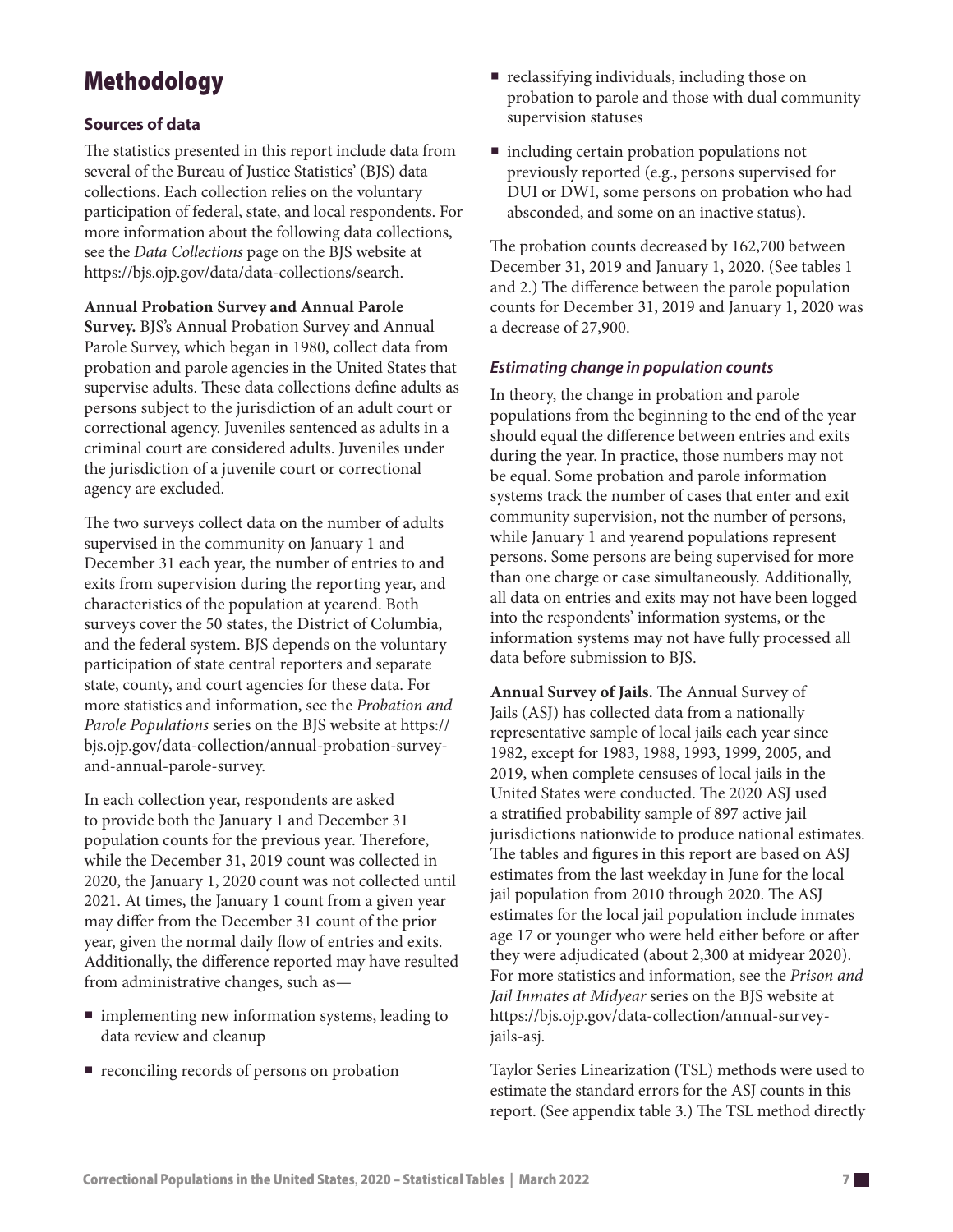estimates variances through a linearized function by combining variance estimates from strata used to sample jail jurisdictions. Standard errors were produced using a stratified without replacement design.

**Census of Jails.** The Census of Jails (COJ) began in 1970 and was conducted in 1972, 1978, 1983, 1988, 1993, 1999, 2005/2006, 2013, and 2019. The census is designed to produce national and state-level estimates of the number and characteristics of local jail inmates through a complete enumeration of jail facilities in the United States. The 2019 estimates on the local jail population are based on COJ data for the last weekday in June. The 2019 local jail population includes inmates age 17 or younger who were held either before or after they were adjudicated. For more statistics and information, see the *Census of Jails* series on the BJS website at [https://bjs.ojp.gov/data-collection/census](https://bjs.ojp.gov/data-collection/census-jails-coj)[jails-coj](https://bjs.ojp.gov/data-collection/census-jails-coj).

**National Prisoner Statistics program.** The National Prisoner Statistics (NPS) program began in 1926 under a mandate from Congress and is conducted annually. It collects data from the nation's 50 state departments of corrections (DOCs) and the Federal Bureau of Prisons (BOP). The NPS distinguishes between prisoners in custody and prisoners under the jurisdiction of correctional authorities. To have custody of a prisoner, a state or the BOP must physically hold that prisoner in one of its facilities. To have jurisdiction over a prisoner, the state or the BOP must have legal authority over that prisoner, regardless of where the prisoner is incarcerated or supervised. Some states were unable to provide counts that distinguish between custody and jurisdiction.2 For more statistics and information, see the *Prisoners* series on the BJS website at [https://](https://bjs.ojp.gov/data-collection/national-prisoner-statistics-nps-program) [bjs.ojp.gov/data-collection/national-prisoner](https://bjs.ojp.gov/data-collection/national-prisoner-statistics-nps-program)[statistics-nps-program](https://bjs.ojp.gov/data-collection/national-prisoner-statistics-nps-program).

The NPS prisoner counts and rates included in figure 1 and tables 1 through 4 are based on a December 31 reference date and are consistent with the jurisdiction counts and findings reported in *Prisoners in 2020 – Statistical Tables* (NCJ 302776, BJS, December 2021). The NPS jurisdiction counts represent BJS's official measure of the prison population and include persons held in prisons, penitentiaries, correctional facilities, halfway houses, boot camps, farms, training or treatment centers, and hospitals. Jurisdiction counts

include prisoners who were temporarily absent (less than 30 days), in court, or on work release; housed in privately operated facilities, local jails, or other state or federal facilities; or serving concurrent sentences for more than one correctional authority.

The NPS prisoner custody counts are based on a December 31 reference and are reported only in appendix table 2. The prisoner custody counts in appendix table 2 include all prisoners held within state and federal facilities, including those housed for other correctional facilities, prisoners held in privately operated facilities, and prisoners age 17 or younger who were serving time in a publicly or privately operated state or federal correctional facility after being sentenced in criminal court as if they were adults. Also, the prisoner custody counts in appendix table 2 include persons in the six states in which prisons and jails form an integrated system, including persons age 17 or younger who may have been held before or after adjudication.

Through the annual NPS collection, BJS has obtained yearend counts of prisoners in the custody of U.S. military authorities from the Department of Defense Corrections Council since 1994. In 1994, the council, consisting of representatives from each branch of military service, adopted a standardized form (DD Form 2720) that obtains data on prisoners held in U.S. military confinement facilities inside and outside of the continental United States. (See appendix table 1.) See *Prisoners in 2020 – Statistical Tables* (NCJ 302776, BJS, December 2021) for more statistics and information.

Since 1995, through the annual NPS collection, BJS has collected yearend counts of prisoners from DOCs in the U.S. territories (American Samoa, Guam, and the U.S. Virgin Islands) and U.S. commonwealths (the Northern Mariana Islands and Puerto Rico). These data represent all prisoners in the custody of prison facilities in the U.S. territories and commonwealths. (See appendix table 1.) See *Prisoners in 2020 – Statistical Tables* (NCJ 302776, BJS, December 2021) for more statistics and information, including nonresponse.

**Survey of Jails in Indian Country.** The Annual Survey of Jails in Indian Country (SJIC) has been conducted annually since 1998, except in 2005 and 2006. The SJIC collects detailed information on all adult and juvenile confinement facilities, detention centers, jails, and other facilities operated by tribal authorities or the U.S. Department of the Interior's Bureau of Indian Affairs. The 2020 estimate of jail inmates in Indian

<sup>2</sup>To determine which states did not distinguish between custody and jurisdiction counts, see the *Jurisdiction notes* for *Prisoners in 2020* (NCJ 302776, BJS, December 2021) at [https://bjs.ojp.gov/](https://bjs.ojp.gov/library/publications/prisoners-2020-statistical-tables) [library/publications/prisoners-2020-statistical-tables.](https://bjs.ojp.gov/library/publications/prisoners-2020-statistical-tables)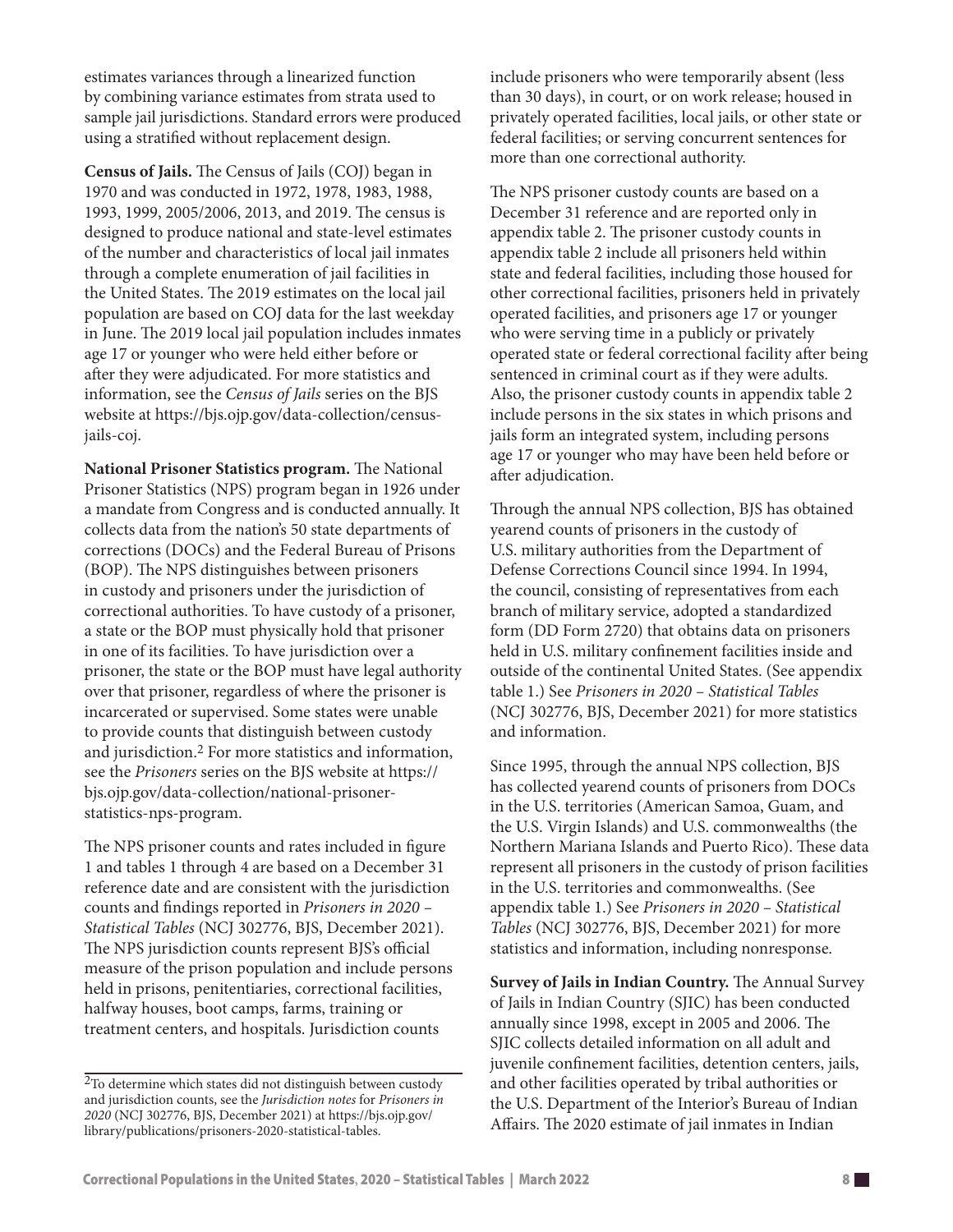country presented in appendix table 1 is based on data from the last weekday in June. For more statistics and information, see the *Jails in Indian Country* series on the BJS website at [https://bjs.ojp.gov/data-collection/](https://bjs.ojp.gov/data-collection/annual-survey-jails-indian-country-sjic) [annual-survey-jails-indian-country-sjic](https://bjs.ojp.gov/data-collection/annual-survey-jails-indian-country-sjic).

#### **Counts adjusted for persons with dual correctional statuses**

Persons under correctional supervision may have dual correctional statuses for several reasons:

- Probation and parole agencies may not always be notified immediately of new arrests, jail admissions, or prison admissions.
- Absconders included in a probation or parole agency's population in one jurisdiction may actually be incarcerated in another jurisdiction.
- Persons may be admitted to jail or prison before formal revocation hearings and potential discharge by a probation or parole agency.
- Persons may be serving separate probation and parole sentences concurrently.
- State and federal prisons may hold prisoners in county facilities or local jails to reduce crowding in their prisons.

In 1998, through the Annual Probation Survey and Annual Parole Survey, BJS began collecting data on the number of persons on probation or parole with dual correctional statuses. In 1999, BJS began collecting data through the NPS on the number of prisoners under the jurisdiction of state or federal prisons who were held in county facilities or local jails **(table 5)**. Table 5 includes adjustments that were made to the total correctional population, the total community supervision population, and all estimates of the total incarcerated population presented in this report to exclude persons with dual correctional statuses to avoid double counting.

The estimates for the Annual Probation Survey and Annual Parole Survey are based on data from probation and parole agencies that provided information for the reporting year. As some probation and parole agencies did not provide data on individuals with dual statuses, the total number of persons who had dual correctional statuses may be underestimated.

Due to this adjustment, the sum of correctional statuses in figure 1 and tables 1 through 4 does not equal the total correctional population without subtracting out the persons with dual correctional statuses. In addition, the sum of the probation and parole populations does not yield the total community supervision population because the total was adjusted for persons on parole who were also on probation. Also, the sum of the prison and local jail populations does not equal the total incarcerated population because prisoners held in local jails were excluded from the total.

### TablE 5

| Number of persons with dual correctional statuses at yearend, 2010-2020 |  |
|-------------------------------------------------------------------------|--|
|-------------------------------------------------------------------------|--|

|      |         |                                   |               | Persons on probation-       |               | Persons on parole-          |              |
|------|---------|-----------------------------------|---------------|-----------------------------|---------------|-----------------------------|--------------|
| Year | Total   | <b>Prisoners</b><br>in local jail | In local jail | In state/<br>federal prison | In local jail | In state/<br>federal prison | On probation |
| 2010 | 170,300 | 83,400                            | 21,300        | 21,500                      | 21,400        | 14,400                      | 8,300        |
| 2011 | 169,300 | 82,100                            | 21,100        | 22,300                      | 18,000        | 14,900                      | 11,000       |
| 2012 | 168,400 | 83,600                            | 21,200        | 21,700                      | 18,500        | 10,700                      | 12,700       |
| 2013 | 170,800 | 85,700                            | 22,400        | 16,700                      | 21,800        | 11,800                      | 12,500       |
| 2014 | 176,100 | 81,800                            | 23,500        | 24,600                      | 21,800        | 11,600                      | 12,900       |
| 2015 | 174,000 | 81,200                            | 24,400        | 28,200                      | 19,600        | 11,200                      | 9,400        |
| 2016 | 180,500 | 83,700                            | 24,400        | 24,000                      | 24,500        | 13,000                      | 10,800       |
| 2017 | 206,800 | 80,800                            | 37,100        | 34,900                      | 26,400        | 14,400                      | 13,300       |
| 2018 | 211,500 | 80,500                            | 38,700        | 34,900                      | 24,500        | 14,100                      | 18,900       |
| 2019 | 193,000 | 78,600                            | 40,700        | 22,300                      | 23,400        | 14,000                      | 14,100       |
| 2020 | 180,100 | 73,300                            | 32,200        | 16,100                      | 21,500        | 11,500                      | 25,400       |

Note: Counts are rounded to the nearest 100. Estimates for 2019 and earlier may have been revised based on updated reporting and may differ from previously published statistics. Details may not sum to totals due to rounding.

Source: Bureau of Justice Statistics, Annual Probation Survey, Annual Parole Survey, National Prisoner Statistics program, 2010–2020; Annual Survey of Jails, 2010–2018 and 2020; and Census of Jails, 2019.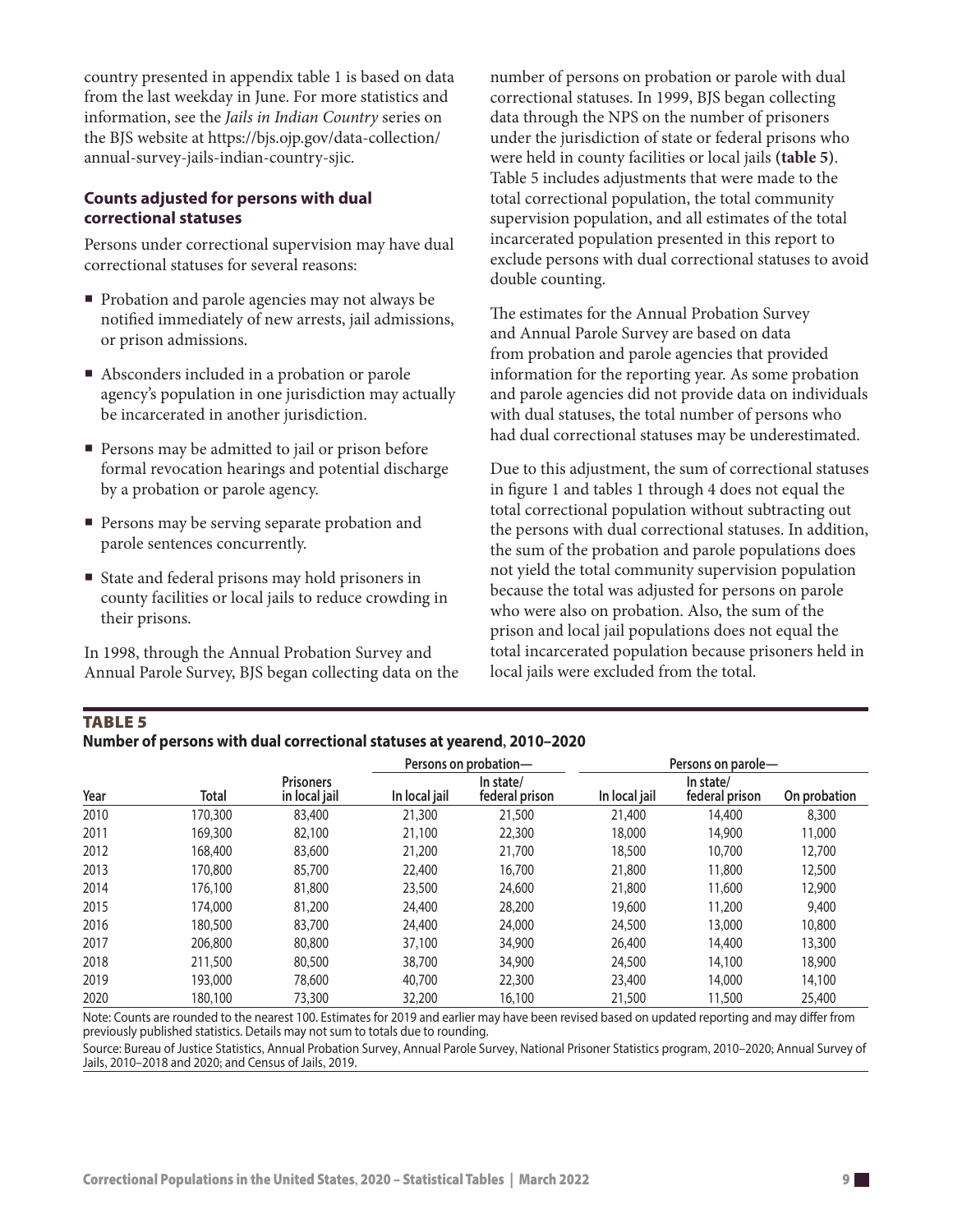### **Nonresponse adjustments to estimated population counts**

Probation, parole, prison, and jail population counts were adjusted to account for nonresponse across data collections. The methods varied and depended on the type of collection, type of respondent, and availability of information. For more information on the nonresponse adjustments implemented to generate national and jurisdiction-level estimates of all four correctional populations in 2020, see *Methodology* in *Probation and Parole in the United States, 2020* at<https://bjs.ojp.gov/content/pub/pdf/ppus20.pdf>, *Prisoners in 2020 – Statistical Tables* at [https://bjs.ojp.](https://bjs.ojp.gov/content/pub/pdf/p20st.pdf) [gov/content/pub/pdf/p20st.pdf](https://bjs.ojp.gov/content/pub/pdf/p20st.pdf), and *Jail Inmates in 2020 – Statistical Tables* at [https://bjs.ojp.gov/content/](https://bjs.ojp.gov/content/pub/pdf/ji20st.pdf) [pub/pdf/ji20st.pdf](https://bjs.ojp.gov/content/pub/pdf/ji20st.pdf). For nonresponse adjustments for 2019 estimates and prior years, see *Methodology* in these source reports for each particular reference year.

### **Comparability of jurisdiction-level estimates over time**

All jurisdiction-level estimates included in this report are based on data reported within the reference year. Some jurisdictions update their population counts after submitting their data to BJS. Updated population counts usually include data that were not entered into the information system before the survey was submitted or data that were not fully processed by yearend.

Also, some jurisdictions have experienced reporting changes for one or more correctional population collections over time. These changes may result from making administrative changes (such as consolidating databases or implementing new information systems that result in data review and cleanup), reconciling individual records, reclassifying persons (including changes from probation to parole and persons with dual community supervision statuses), and including certain subpopulations that were not previously reported.

For these reasons, comparisons between jurisdictions and comparisons between years for the same jurisdiction over time may not be valid. More detailed information about updates and reporting changes that affect the ability to make jurisdiction-level comparisons over time may be found in the source reports listed above in *Nonresponse adjustments to estimated population counts* and on the BJS website for particular source collections, including the *Probation and Parole Populations* series and the *Prisoners* series for each particular reference year.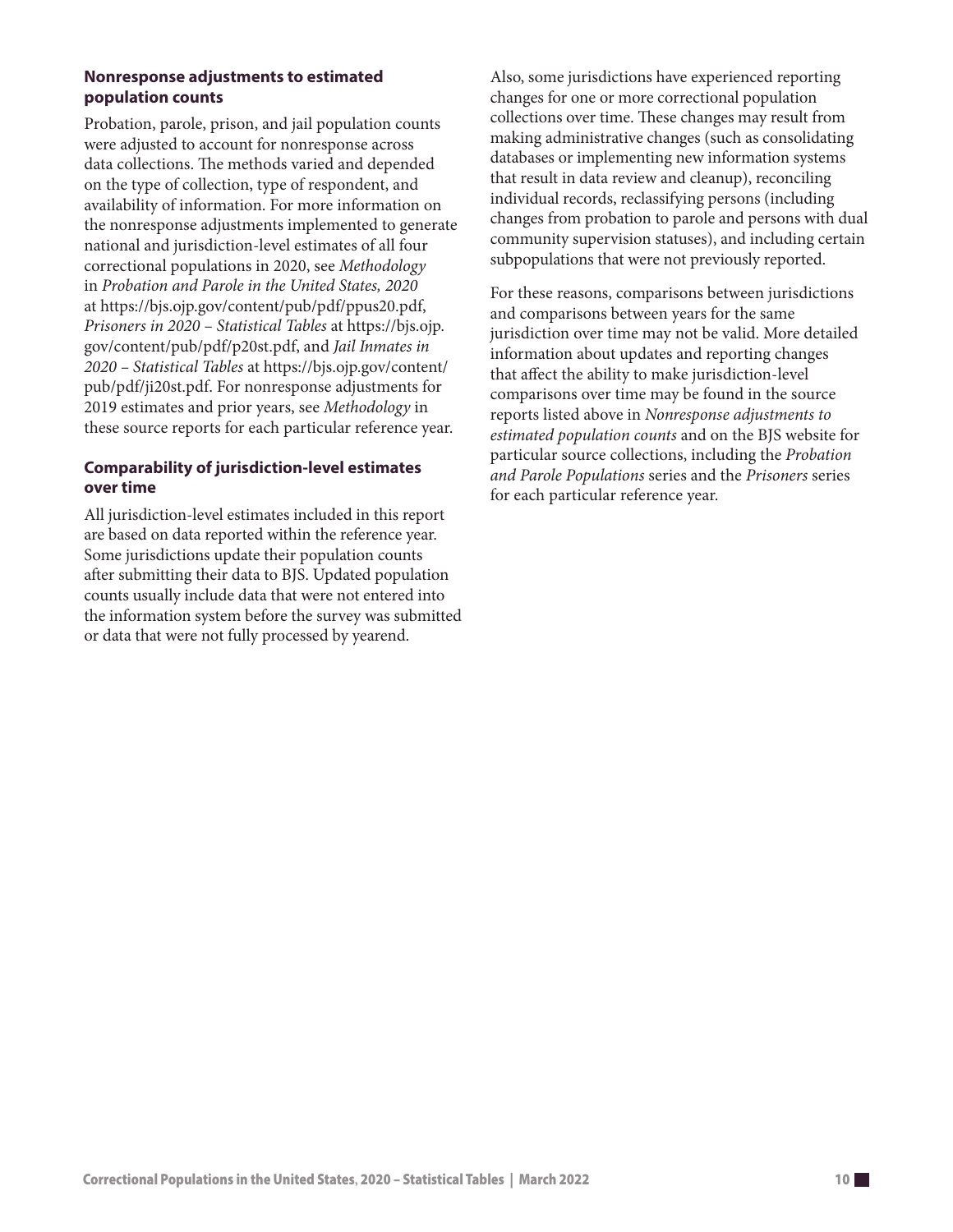## APPENDIX TABLE 1<br>Number of persons incarcerated by other adult correctional systems, 2010, 2019, and 2020

| Other adult                      |        | Number of persons |        | Average annual percent |
|----------------------------------|--------|-------------------|--------|------------------------|
| correctional systems             | 2010   | 2019              | 2020   | change, 2010-2020      |
| Total                            | 15.800 | 13,970            | 12,730 | $-2.2\%$               |
| Territorial prisons <sup>a</sup> | 12.410 | 10,010            | 9,660  | $-2.5$                 |
| Jails in Indian countryb         | 1,910  | 2,750             | 1,890  | $-0.1$                 |
| Military facilities <sup>c</sup> | 1.480  | 1.210             | 1.180  | $-2.3$                 |

Note: Counts of persons in these facilities are excluded from estimates of the incarcerated populations in figure 1 and tables 1 through 4, as these persons are not under the jurisdiction of state or federal prisons or held in confinement facilities operated under the authority of a sheriff, local police chief, or local city or county administrator. Details may not sum to totals due to rounding. Estimates may have been revised based on updated reporting and may differ from previously published statistics.

aThe 2019 and 2020 totals include population counts that were estimated for some territories due to nonresponse. Estimates are based on the number of persons held on December 31 and are rounded to the nearest 10. See *Prisoners in 2020 – Statistical Tables* (NCJ 302776, BJS, December 2021) for more details.

bEstimates are based on the number of persons held on the last weekday in June and are rounded to the nearest 10. See *Jails in Indian Country, 2019–2020 and the Impact of COVID-19 on the Tribal Jail Population* (NCJ 300801, BJS, October 2021) for more details.

cEstimates are based on the number of persons held on December 31 and are rounded to the nearest 10. See *Prisoners in 2020 – Statistical Tables* (NCJ 302776, BJS, December 2021) for more details.

Source: Bureau of Justice Statistics, National Prisoner Statistics program, 2010, 2019, and 2020, Survey of Jails in Indian Country, 2010, 2019, and 2020; and U.S. Department of Defense, Office of the Under Secretary for Defense for Personnel and Readiness, 2010, 2019, and 2020.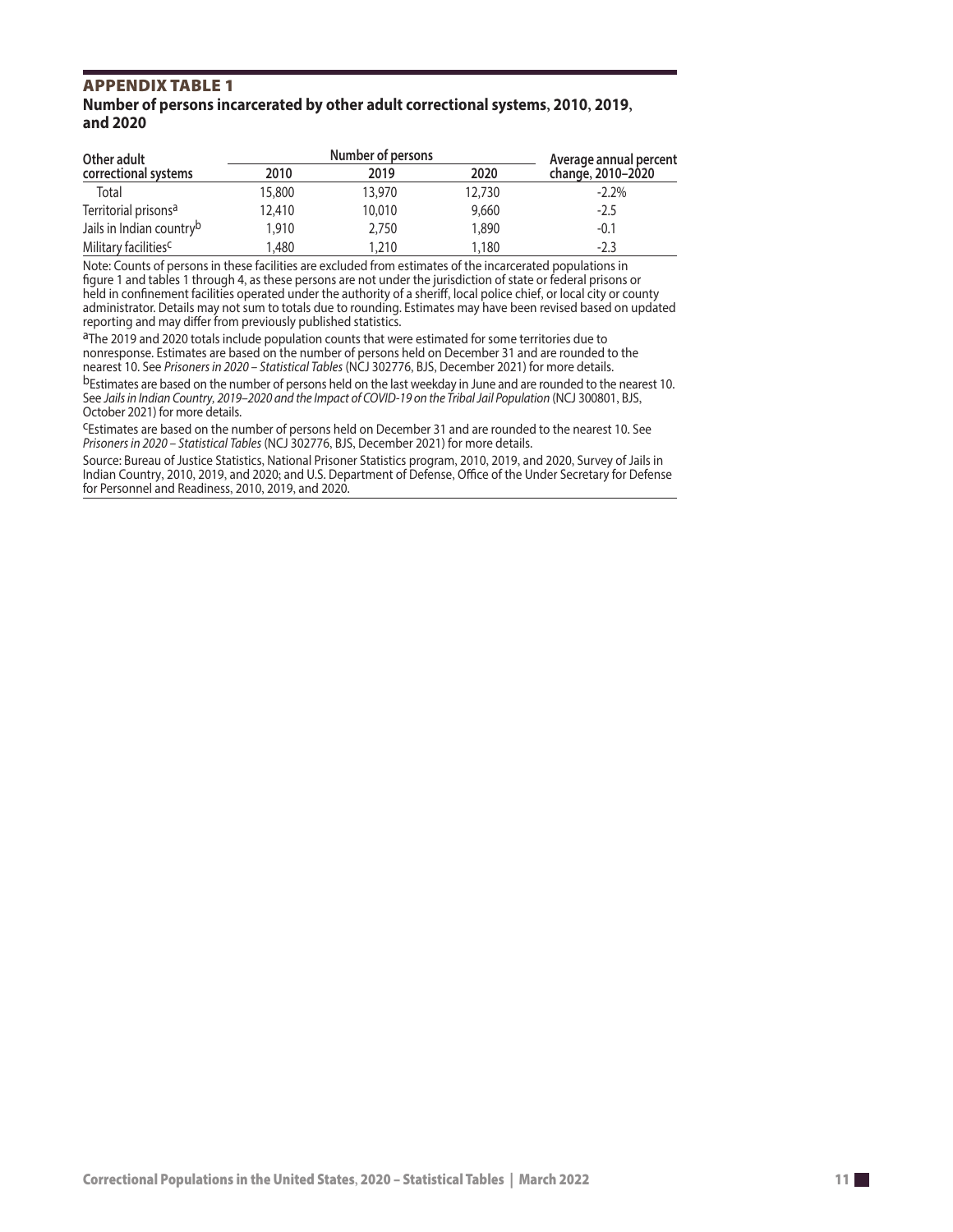#### **APPENDIX TABLE 2** Custody counts of adults in state or federal prisons or local jails, 2010, 2019, and 2020

|                                            | Number of persons in custody | Average annual<br>percent change, |           |           |
|--------------------------------------------|------------------------------|-----------------------------------|-----------|-----------|
| <b>Type of facility</b>                    | 2010                         | 2019                              | 2020*     | 2010-2020 |
| Total custody population <sup>a</sup>      | 2,266,500                    | 2,068,800                         | 1,675,400 | $-3.0\%$  |
| Federalb                                   | 207,000                      | 174,400                           | 151,300   | $-3.1%$   |
| Prisons                                    | 198,300                      | 166,600                           | 145,500   | $-3.1$    |
| <b>Federal facilities</b>                  | 173,100                      | 147,000                           | 123,500   | $-3.4$    |
| Privately operated facilities              | 25,200                       | 19,600                            | 22,100    | $-1.3$    |
| Community Corrections Centers <sup>c</sup> | 8,600                        | 7,800                             | 5,700     | $-4.1$    |
| <b>State prisoners</b>                     | 1,310,800                    | 1,159,900                         | 975,000   | $-3.0\%$  |
| State facilities <sup>d</sup>              | 1,216,700                    | 1,071,300                         | 902,600   | $-3.0$    |
| Privately operated facilities              | 94,100                       | 88,500                            | 72,300    | $-2.6$    |
| Local jails                                | 748,700 +                    | 734,500 +                         | 549,100   | $-3.1%$   |
| Incarceration rate <sup>e</sup>            | 730                          | 630                               | 510       | $-3.6\%$  |
| Adult incarceration rate <sup>f</sup>      | 960                          | 810                               | 660       | $-3.7$    |

Note: Custody counts of incarcerated persons are presented in this table and differ from the jurisdiction counts presented in other tables in this report. Counts are rounded to the nearest 100 and include estimates for nonresponding jurisdictions. Estimates may have been revised based on updated reporting and may differ from previously published statistics. See *Methodology* for more details. Rates are rounded to the nearest 10. Details may not to sum to totals due to rounding. Prison counts are for December 31, while jail counts are for the last weekday in June. See *Methodology* for sources of incarceration data and *Terms and definitions* for an explanation of the differences between the custody prison population reported in this table and jurisdiction prison population reported in all other tables and figures in this report. Significance testing was conducted for local jail estimates because the 2010 and 2020 counts are based on a sample of jails from the Annual Survey of Jails. The 2019 local jails count is based on a full census of the population.

\*Comparison year for local jail inmates only.

†Difference with comparison year is significant at the 95% confidence level.

aAll persons in the custody of state or federal prisons, privately operated facilities, or local jails. Excludes persons held in U.S. territories (appendix table 1), military facilities (appendix table 1), U.S. Immigration and Customs Enforcement facilities, jails in Indian country (appendix table 1), or juvenile facilities.

bAfter 2001, responsibility for sentenced prisoners from the District of Columbia was transferred to the Federal Bureau of Prisons.

cNonsecure, privately operated community corrections centers.

dExcludes prisoners held in local jails in Georgia for 2010, 2019, and 2020 to avoid double counting.

eRates are based on the total number of persons in the custody of state or federal prisons, privately operated facilities, or local jails and were calculated using U.S. Census Bureau estimates of the U.S. resident population of persons of all ages for January 1 of the following year.

<sup>f</sup>Rates are based on the total number of persons in the custody of state or federal prisons, privately operated facilities, or local jails and were calculated using U.S. Census Bureau estimates of the U.S. resident population of persons age 18 or older for January 1 of the following year. An estimated 9,855 persons age 17 or younger were in the custody of state prisons or local jails in 2010; 3,511 in 2019; and 2,613 in 2020.

Source: Bureau of Justice Statistics, National Prisoner Statistics program, 2010, 2019, and 2020, Annual Survey of Jails, 2010 and 2020, Census of Jails, 2019; and U.S. Census Bureau, postcensal estimated resident populations for January 1 of each year, 2010, 2019, and 2020.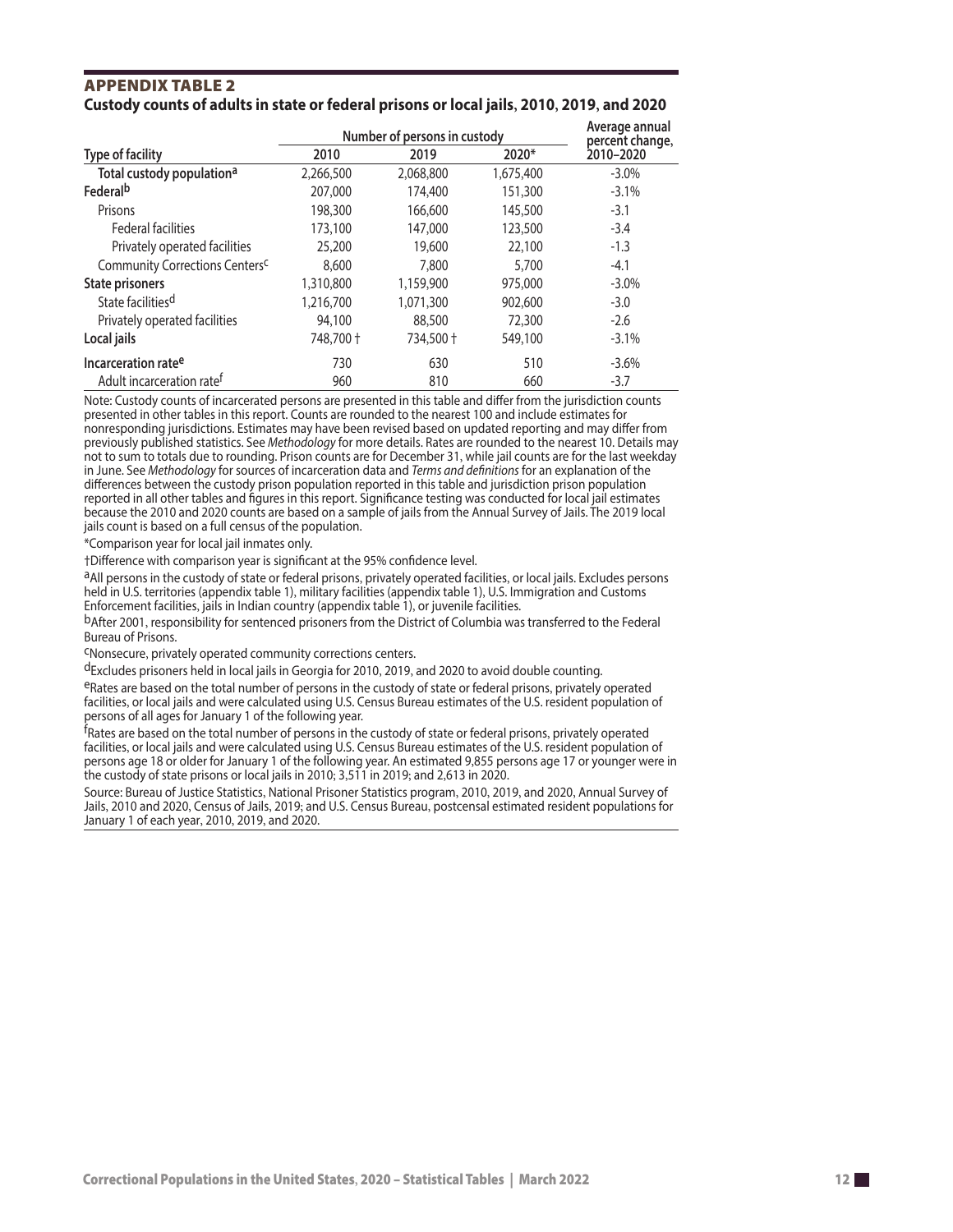# **APPENDIX TABLE 3**<br>Standard errors for local jail inmates at midyear, 2010-2020

| Year | <b>Standard error</b> |  |
|------|-----------------------|--|
| 2010 | 5,430                 |  |
| 2011 | 6,010                 |  |
| 2012 | 7,680                 |  |
| 2013 | 8,040                 |  |
| 2014 | 8,380                 |  |
| 2015 | 7,190                 |  |
| 2016 | 5,940                 |  |
| 2017 | 6,610                 |  |
| 2018 | 7,120                 |  |
| 2019 | $\tilde{\phantom{a}}$ |  |
| 2020 | 5,120                 |  |

Note: Standard errors are rounded to the nearest 10. See table 1 for counts of local jail inmates.

~Not applicable. Data are based on a full census of the population.

Source: Bureau of Justice Statistics, Annual Survey of Jails, 2010–2018 and 2020; and Census of Jails, 2019.